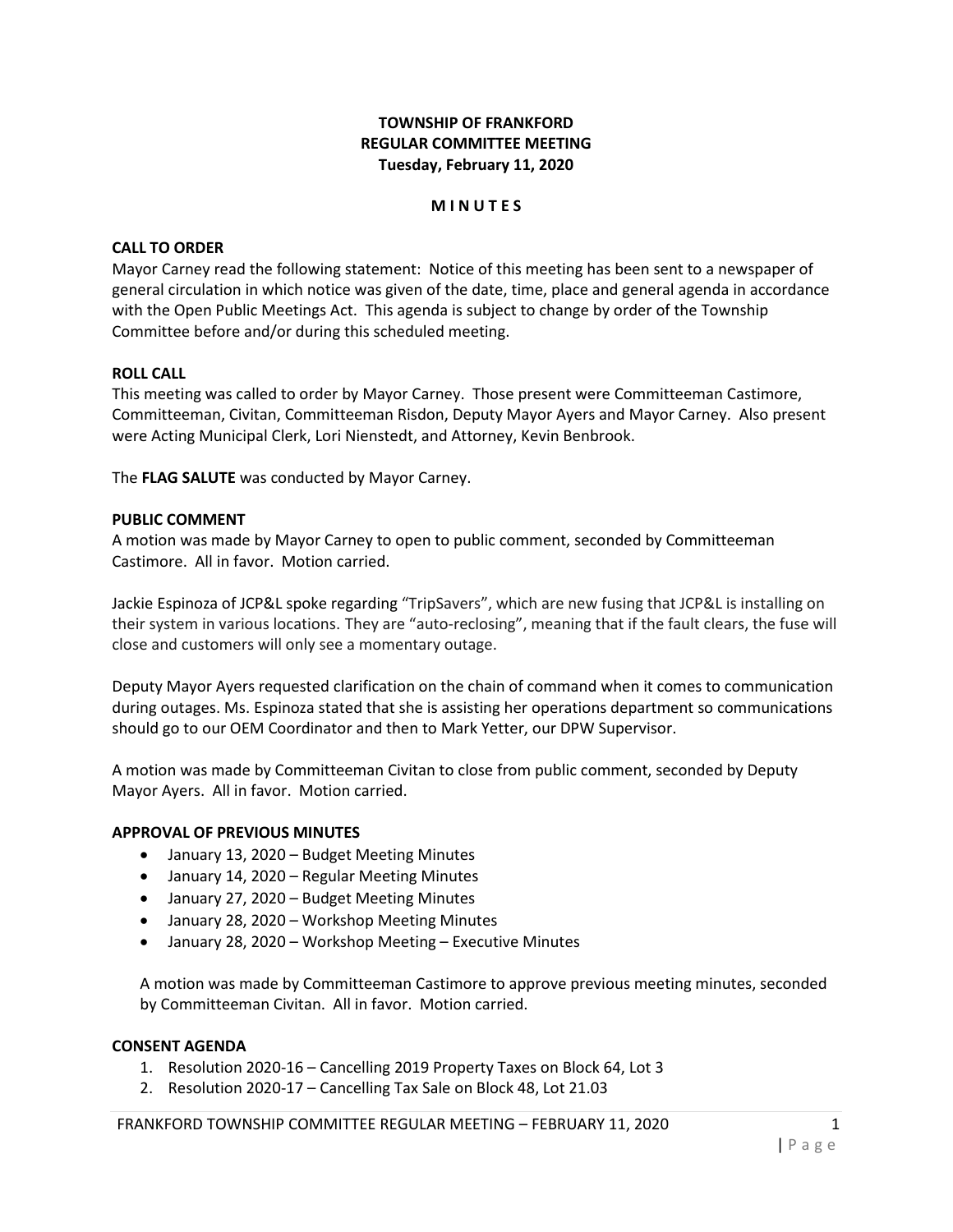- 3. Resolution 2020-18 Authorizing Executive Session
- 4. Resolution 2020-19 2020 Salary Resolution
- 5. Resolution 2020-20 Wielkotz & Company Audit Engage Agreement Change of Name
- 6. Resolution 2020-21 PAIC Renewal
- 7. Social Affair Permit #352710 PVT Peter S. Hotalen Post 157 American Legion March 7, 2020 – Venison Dinner
- 8. Soil Removal License Renewals Kymer's Campground, Harmony Ridge Campground, ADR Environmental
- 9. Campground License Renewals NJ State Fair/ Sussex County Farm & Horse Show, Kymer's Campground, Edwin F. Risdon, Sr.
- 10. Used Car License Renewals Wheels 'N Props LLC, Sound Motors, NSC Automotive T/A Fonzarelli's Collision & Auto
- 11. Kennel License Renewal Jackie Wagner
- 12. Final Payment EM Electrical Contractors \$18,575.65 Emergency Power Generator HPA No. 18-341
- 13. Application for Payment #2 Charles Schaffer & Associates DPW Storage
- 14. Denville Line Painting Final Payment \$116.80 HPA No. 19-105
- 15. Change Order No. 1 for Tilcon George Hill Road Reduction of \$19,109.75

A motion was made by Committeeman Castimore to approve Consent Agenda, seconded by Committeeman Civitan.

Roll Call Vote – Aye: Committeeman Risdon (1 through 7, 10 through 15), Committeeman Civitan, Mayor Carney, Deputy Mayor Ayers, Committeeman Castimore.

Abstain – Committeeman Risdon abstained on Consent agenda items 8 and 9.

With a majority of ayes, motion carried.

### **GENERAL CORRESPONDENCE**

Michael Dann – OEM Coordinator – Letter of Resignation A motion was made by Mayor Carney to accept the Letter of Resignation of Michael Dann, seconded by Deputy Mayor Ayers. All in favor. Motion carried.

Robert and JoAnn Mossi – Donation of 6 Glen Road, Block 23, Lot 3.03. Attorney Benbrook will be reaching out to the Mossi's daughter, Terri Driver to discuss this matter further.

Normanoch Association, Inc. would like to move elections from their clubhouse to the Frankford Township Fire Department Firehouse. Mike Fox of the Fire Department stated that they were fine with multiple districts voting at the firehouse.

### **DEPARTMENT REPORTS**:

- 1. Animal Control Officer Report January 2020
- 2. DPW Report January 2020
- 3. Tax Collector's Report January 2020
- 4. Zoning Report Nothing to report.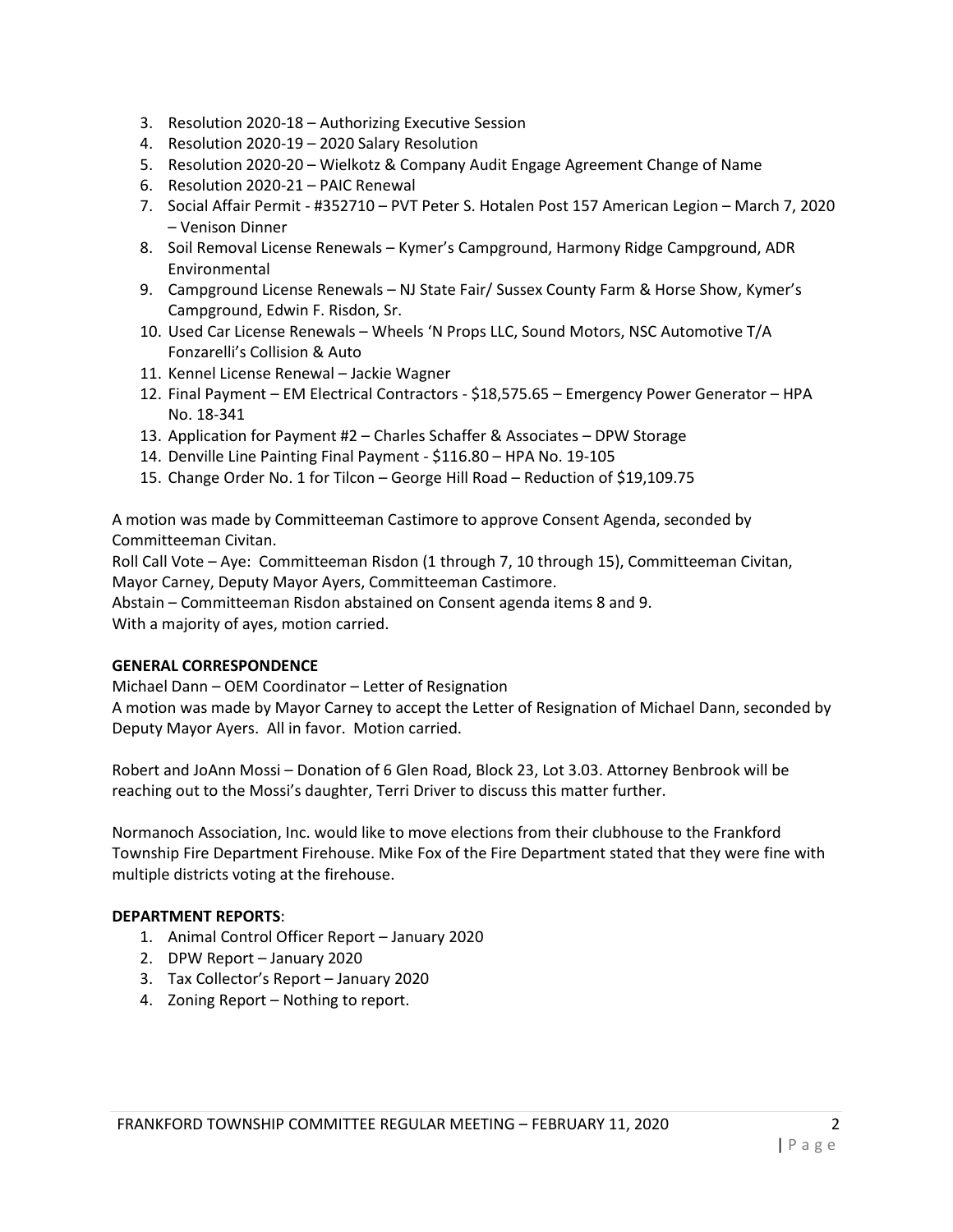### **Lori Nienstedt, Municipal Clerk**

1Q'20 focus on records disposition, destroying records according to State Law. The State granted permission for destruction of the records submitted, some going back as far as 1972. Disposing of outdated records aids in providing space for the administrative offices. The Township newsletter has been mailed out to all residents.

#### **Township Attorney**

Tax foreclosure complaints have been filed and after discussion with the tax collector, two properties were dropped. The Pines are in tax sale. Attorney Benbrook submitted a summary of the Scandia Spa property, which is not in this round of foreclosure because there is a court order through the bankruptcy court. Attorney Benbrook feels he may be able to get a judgement in prior to the end of the year if he begins working on it in June.

Mr. Buerkle of the Sussex County Commons reached out to Attorney Benbrook regarding applying the Pilot Program to the Sussex County Commons project. No commitments have been made at this time.

### **TOWNSHIP COMMITTEE REPORTS**:

#### **Mayor Carney**

Mayor Carney attended the Park Commission meeting on February 3, 2020. They reported that their Sand Pro motor broke and they estimate it to be about \$1,800 to fix.

The next meeting of the Fire Department will be on February  $24<sup>th</sup>$ . Ms. Nienstedt reached out to Firefighter One regarding acquisition of the Title. She is waiting for a return call.

### **Committeeman Civitan**

The next meeting with the Fairgrounds will be in two weeks.

### **Committeeman Castimore**

The Park Commission is looking for funding for an irrigation system for the new field through Open Space funding.

There is still a need to clear the land at Dry Brook. Deputy Mayor Ayers is going to reach out to Wantage Excavation to see if they will bush hog the hiking trails.

### **Committeeman Risdon**

Gorney Road – Lafayette Township will be paving and widening their portion and would like us to pave the last remaining 600 feet. Harold Pellow suggested this be revisited at budget time, estimating the cost to be \$8,000.00 - \$10,000.00. There is a power line in the area.

#### **Deputy Mayor Ayers**

The Deputy Mayor reported on his recent trip to the Mayor's Conference in Washington, D.C., stating that the USDA has some grants available that we should look into.

#### **UNFINISHED BUSINESS**

Recognition Drive Schedule has been finalized. Committeeman Castimore offered more information on Richard Lorenzo. We will be acknowledging the following: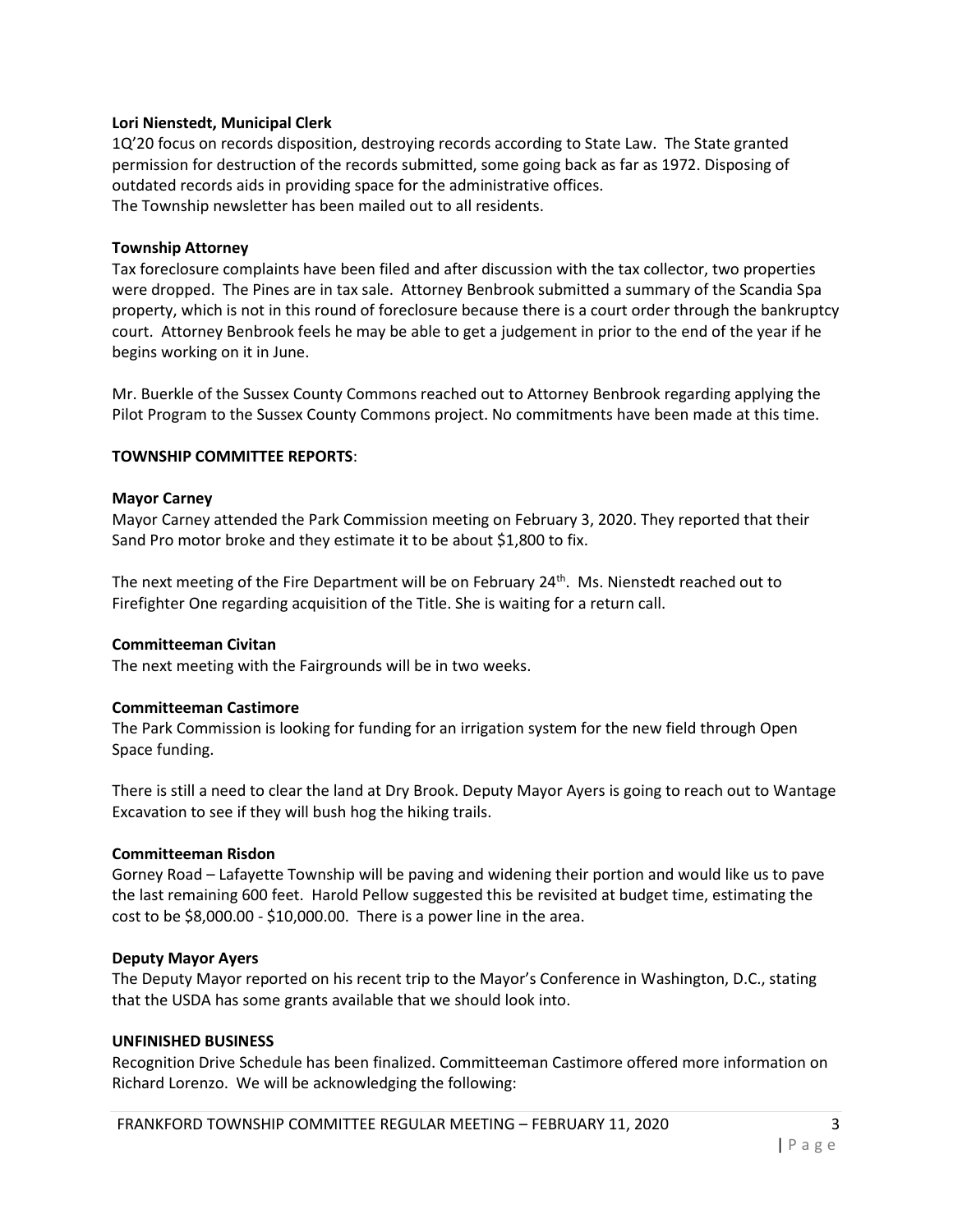- Aldo and Edith (Nancy) Sayre May
- US Army SPC Connor Phillips June
- Richard Lorenzo July

## **NEW BUSINESS**

- Municipal office carpeting Mayor Carney referenced how expensive he felt the quote was that was received. A phased approach was suggested but dependent upon budget numbers.
- Landscaping plan several quotes have been received.

**BILLS LIST APPROVAL:** For Bills from January 11, 2020 through February 10, 2020

A motion was made by Deputy Mayor Ayers to approve the bills list, seconded by Committeeman Castimore. Roll Call Vote – Ayes: Deputy Mayor Ayers, Committeeman Castimore, Mayor Carney, Committeeman Civitan, Committeeman Risdon.

With all ayes and no nays, the motion carried.

### **PUBLIC SESSION**

A motion was made by Committeeman Castimore to open to public comment, seconded by Committeeman Risdon. All in favor. Motion carried.

A motion was made by Committeeman Castimore to close from public comment, seconded by Deputy Mayor Ayers. All in favor. Motion carried.

### **EXECUTIVE SESSION**

A motion was made by Committeeman Castimore to move into Executive Session for purposes of Personnel at 8:17 p.m., seconded by Deputy Mayor Ayers. All in favor. Motion carried.

A motion was made by Committeeman Castimore to close from Executive Session at 8:59 p.m., seconded by Deputy Mayor Ayers. All in favor. Motion carried.

Attorney Benbrook presented a summary of the executive session.

A motion was made by Committeeman Civitan to allow Acting Municipal Clerk, Lori Nienstedt to advertise for the Office of Emergency Management position at salary range between \$4,000.00 - \$5,000.00, seconded by Committeeman Castimore. All in favor. Motion carried.

Mayor Carney will reach out to the Mayor of Branchville regarding a potential shared services agreement with Branchville for OEM Coordinator services. Any Committeeman with potential candidates for the position to send their names to Lori.

A motion was made by Committeeman Civitan to designate Anthony Pagano, subject to coordinating with the union rep and a brief amendment to the contract, as Park Foreman. His salary would be whatever he was designated to get for this year, along with whatever the contractual rates for this year was, plus \$3,200.00 for the additional responsibilities at the park, seconded by Committeeman Castimore.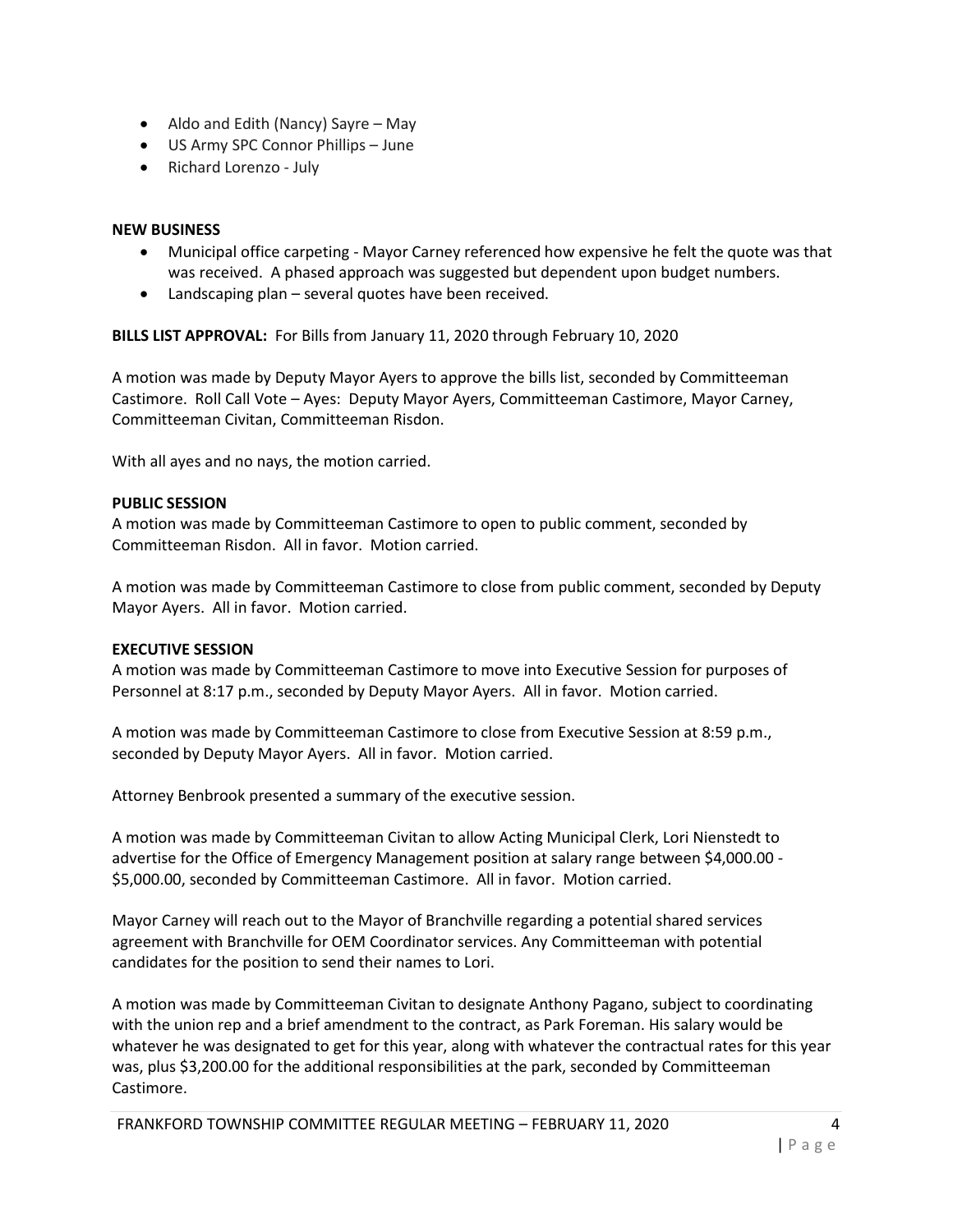Roll Call Vote – Aye: Committeeman Risdon, Committeeman Civitan, Committeeman Castimore, Deputy Mayor Ayers, Mayor Carney. With all ayes and no nays, motion carried.

A motion was made by Committeeman Ayers to designate Katie Radler a Permanent Part-Time employee, seconded by Committeeman Risdon. Roll Call Vote: Mayor Carney, Deputy Mayor Ayers, Committeeman Civitan, Committeeman Risdon, Committeeman Castimore. With all ayes and no nays, motion carried.

A motion was made by Committeeman Risdon to approve Lori Nienstedt receiving two weeks vacation as per the revised section 3.2 of the Personnel Policy, seconded by Committeeman Castimore. Roll Call Vote - Committeeman Risdon, Committeeman Civitan, Committeeman Castimore, Deputy Mayor Ayers, Mayor Carney. With three ayes and two nays, motion carried.

A motion was made by Deputy Mayor Ayers to approve the hire of a DPW Laborer, seconded by Committeeman Civitan. All in favor. Motion carried.

### **ADJOURNMENT**

A motion was made by Committeeman Risdon to adjourn, seconded by Committeeman Civitan. All in favor. Motion carried.

### **ATTEST**: \_\_\_\_\_\_\_\_\_\_\_\_\_\_\_\_\_\_\_\_\_\_\_\_\_\_\_\_\_\_\_

Lori Nienstedt, Acting Municipal Clerk

# **TOWNSHIP OF FRANKFORD COUNTY OF SUSSEX, STATE OF NEW JERSEY**

### **RESOLUTION 2020-16**

# **CANCELLING 2019 PROPERTY TAXES ON BLOCK 64, LOT 3 GRANTED A DISABLED VETERAN TAX EXEMPTION**

**WHEREAS**, Steven Williams, the owner of block 64, lot 3 located at 449 US Highway 206, was evaluated by the US Department of Veterans Affairs effective 04 August 2003 to be permanently and totally disabled because of injuries suffered during wartime service. This determination was communicated in a letter dated 23 November 2005 from the US Department of Veterans Affairs; and

**WHEREAS**, according to NJSA 54:4-3.30 et seq when a veteran or a surviving spouse of a veteran or serviceperson is determined to have suffered a permanent disability being total, paraplegia, or blindness caused by their wartime service, that the applicant be granted a property tax exemption on their dwelling house and the lot where the house is erected, if they so occupy this property and it is considered their legal residence: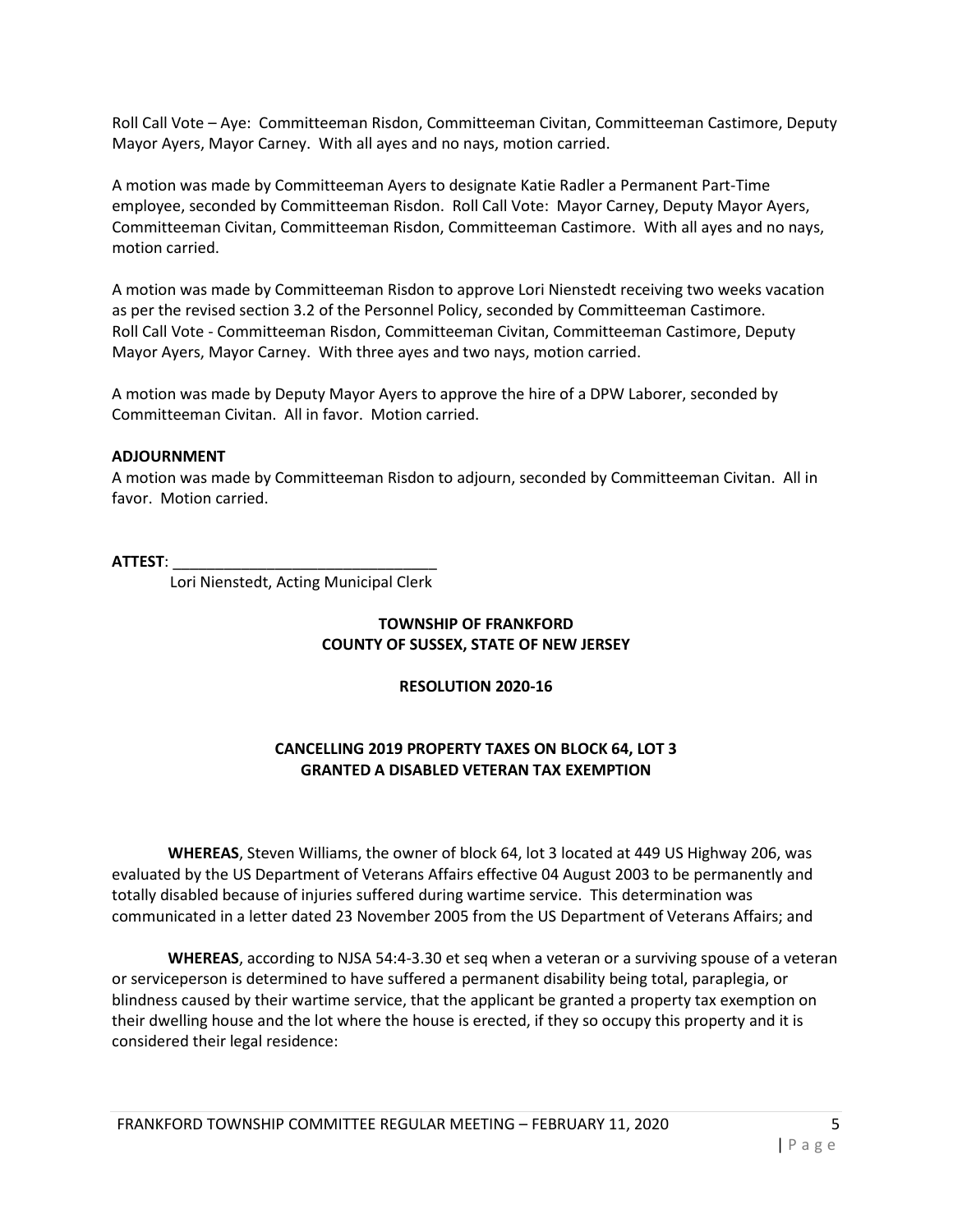**NOW, THEREFORE BE IT RESOLVED** on this 11<sup>th</sup> day of February 2020 by the Mayor and the Township Committee of the Township of Frankford that property taxes on block 64, lot 3 be cancelled effective 25 November 2019 for the balance of calendar year 2019.

**BE IT FURTHER RESOLVED** that the Chief Financial Officer be authorized to draw a check payable to Steven Williams, the assessed owner of the property, in the amount of \$455.98 to refund previously paid 2019 property taxes after the tax exemption became effective.

## **CERTIFICATION**

I, Lori Nienstedt, Acting Municipal Clerk and Administrator for the Township of Frankford, County of Sussex, State of New Jersey, do hereby certify the foregoing to be a true and exact copy of a resolution duly authorized by the Township Committee on this  $11<sup>th</sup>$  of February, 2020.

Lori Nienstedt, Acting Municipal Clerk, Administrator

# **TOWNSHIP OF FRANKFORD COUNTY OF SUSSEX, STATE OF NEW JERSEY**

## **RESOLUTION 2020-017**

# **RESOLUTION CANCELING TAX SALE**

**WHEREAS**, the property of Flavian Simonelli known as block 48, lot 21.03 located at 322 US Highway 206 had unpaid 2019 property taxes and was sold at Tax Sale on 30 January 2020 by the Frankford Township Tax Collector; and

**WHEREAS**, as there were no outside bidders for the abovementioned property, the Frankford Township Tax Collector struck off the property to the Township of Frankford for the amount of \$852.38. This amount consists of unpaid 2019 property taxes, interest, and other costs, and is represented by Tax Sale Certificate 2020-009; and

**WHEREAS**, Flavian Simonelli, the supposed owner of the property, paid \$862.08 on 04 February 2020 to the Frankford Township Tax Collector to satisfy the outstanding Tax Sale Certificate:

**NOW, THEREFORE BE IT RESOLVED** by the Township Committee of the Township of Frankford on this 11<sup>th</sup> day of February 2020 that the Mayor of the Township of Frankford be authorized to sign Tax Sale Certificate 2020-009 as being satisfied; and

**BE IT FURTHER RESOLVED** that the Tax Collector return the executed satisfied Tax Sale Certificate to Flavian Simonelli at 326 US Highway 206 located in Branchville, NJ 07826.

# **CERTIFICATION**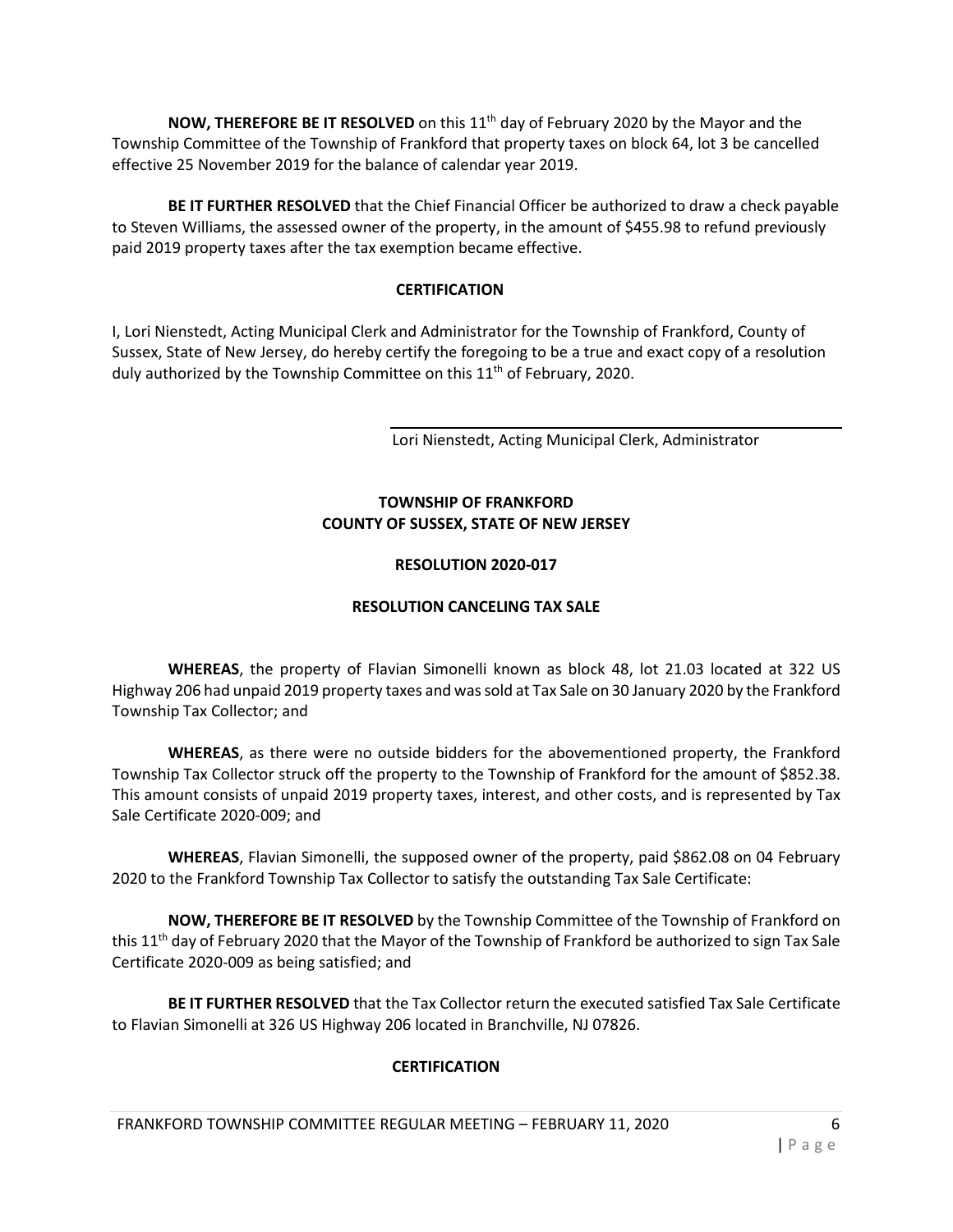I, Lori Nienstedt, Acting Municipal Clerk and Administrator for the Township of Frankford, County of Sussex, State of New Jersey, do hereby certify the foregoing to be a true and exact copy of a resolution duly authorized by the Township Committee on this 11<sup>th</sup> of February, 2020.

Lori Nienstedt, Acting Municipal Clerk, Administrator

## **RESOLUTION 2020-018**

## **TOWNSHIP OF FRANKFORD TOWNSHIP COMMITTEE**

### **OPEN PUBLIC MEETING ACT – EXECUTIVE SESSION**

## **February 11, 2020**

**WHEREAS**, N.J.S.A. 10:4-12, Open Public Meetings Act, permits the exclusion of the public from a

meeting in certain circumstances; and

**WHEREAS**, this public body is of the opinion that such circumstances presently exist.

**NOW, THEREFORE BE IT RESOLVED**, by the Township Committee of the Township of Frankford,

County of Sussex, State of New Jersey, as follows:

- 1. The public shall be excluded from discussion of the hereinafter specified subject matters:
	- A. Personnel
- 2. Minutes will be kept of the meeting in closed session and the time and circumstances

under which the discussion conducted in closed session can be disclosed to the public and cannot

be determined at this time.

.

3. This Resolution shall take effect immediately.

I certify the foregoing to be a true and accurate copy of a Resolution adopted by the Mayor and Committee of the Township of Frankford at a meeting held on February 11, 2020.

# **CERTIFICATION**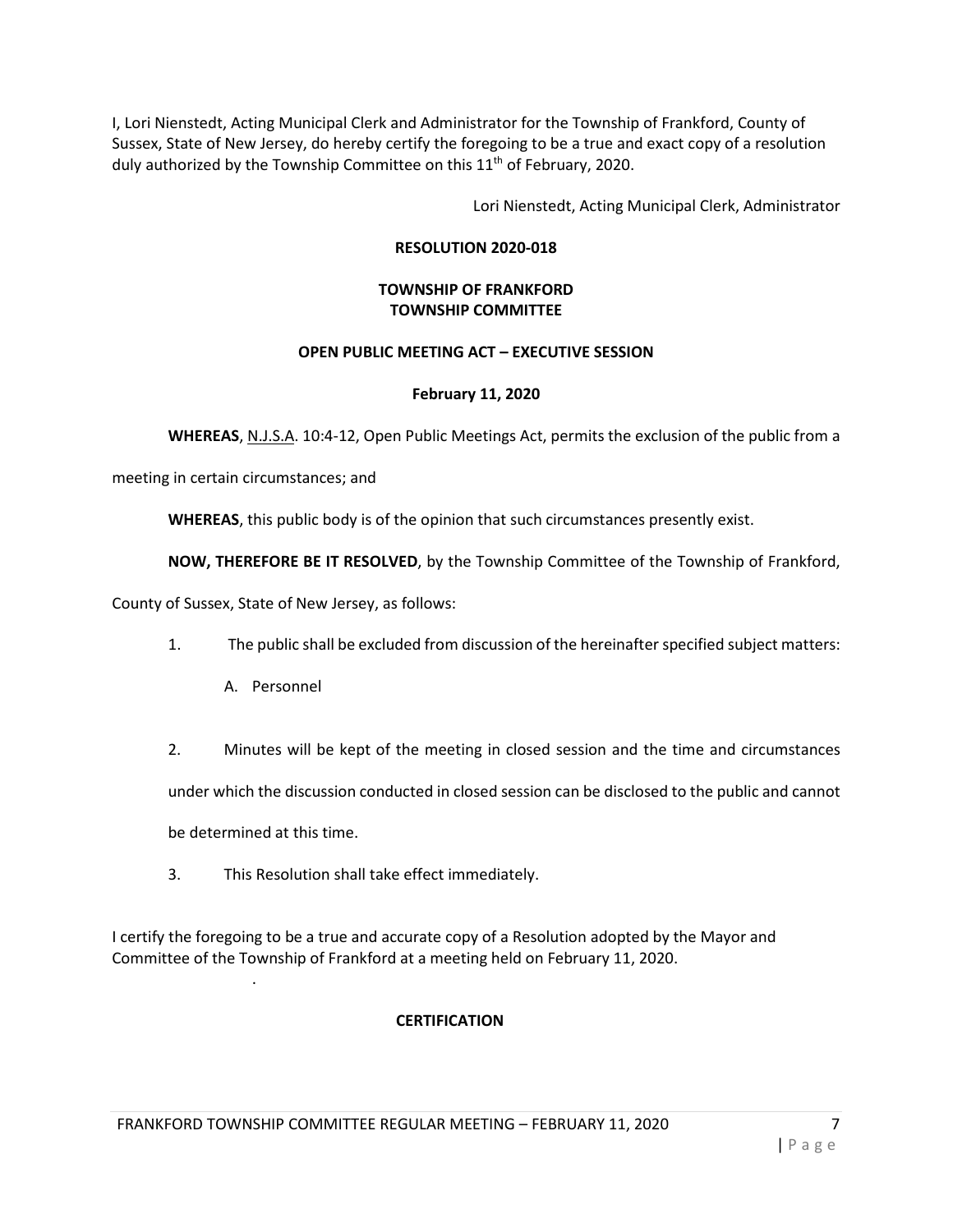I, Lori Nienstedt, Acting Municipal Clerk and Administrator for the Township of Frankford, County of Sussex, State of New Jersey, do hereby certify the foregoing to be a true and exact copy of a resolution duly authorized by the Township Committee on this 11<sup>th</sup> of February, 2020.

Lori Nienstedt, Acting Municipal Clerk

## **RESOLUTION**

# **SETTING SALARIES FOR CERTAIN OFFICERS AND EMPLOYEES IN THE TOWNSHIP OF FRANKFORD FOR 2020 RESOLUTION 2020 - 019**

WHEREAS, the Frankford Township Committee has reviewed the salaries of officers and employees of the Township of Frankford except for those employees covered by a Collective Bargaining Agreement; and

WHEREAS, the Township Committee wishes to have said salaries take effect the  $1<sup>st</sup>$  day of January, 2020, unless otherwise noted.

NOW THEREFORE BE IT RESOLVED by the Township Committee of the Township of Frankford, County of Sussex, State of New Jersey that the following salaries be paid to non-bargaining personnel:

| Committeeperson                      | \$2,500.00           |
|--------------------------------------|----------------------|
| Mayor                                | \$3,800.00           |
| <b>Municipal Clerk</b>               | \$65,000.00          |
| Administrator                        | \$5,000.00           |
| Deputy Municipal Clerk               | \$29,639.00          |
| Registrar                            | \$4,397.00           |
| Dog Licensing                        | \$6,099.00           |
| <b>Clean Communities Coordinator</b> | \$2,348.00           |
| <b>Recycling Coordinator</b>         | \$2,760.00           |
| <b>Office Assistant</b>              | \$16.00              |
| <b>CFO</b>                           | \$18,299.00          |
| Treasurer                            | \$35,141.00          |
| Land Use Administrator               | \$24,306.00          |
| <b>Zoning Officer</b>                | \$40,197.00          |
| Fire Official/Fire Inspector         | \$10,000.00          |
| <b>Assistant Fire Inspector</b>      | \$25.00 per hour     |
| <b>DPW Supervisor</b>                | \$73,543.00          |
| Tax Collector/Search Officer         | \$63,225.00          |
| <b>Tax Assessor</b>                  | \$39,035.00          |
| Secretary - Construction Office      | \$26,266.00          |
| Board of Health Secretary            | \$5,254.00           |
| <b>Construction Official</b>         | \$41,274.00          |
| Plumbing Sub Code Official           | \$9,000.00           |
| Fire Sub Code Official               | \$9,000.00           |
| Electric Sub Code Official           | \$16,777.00          |
| Open Space Committee Secretary       | \$100.00 per meeting |
|                                      |                      |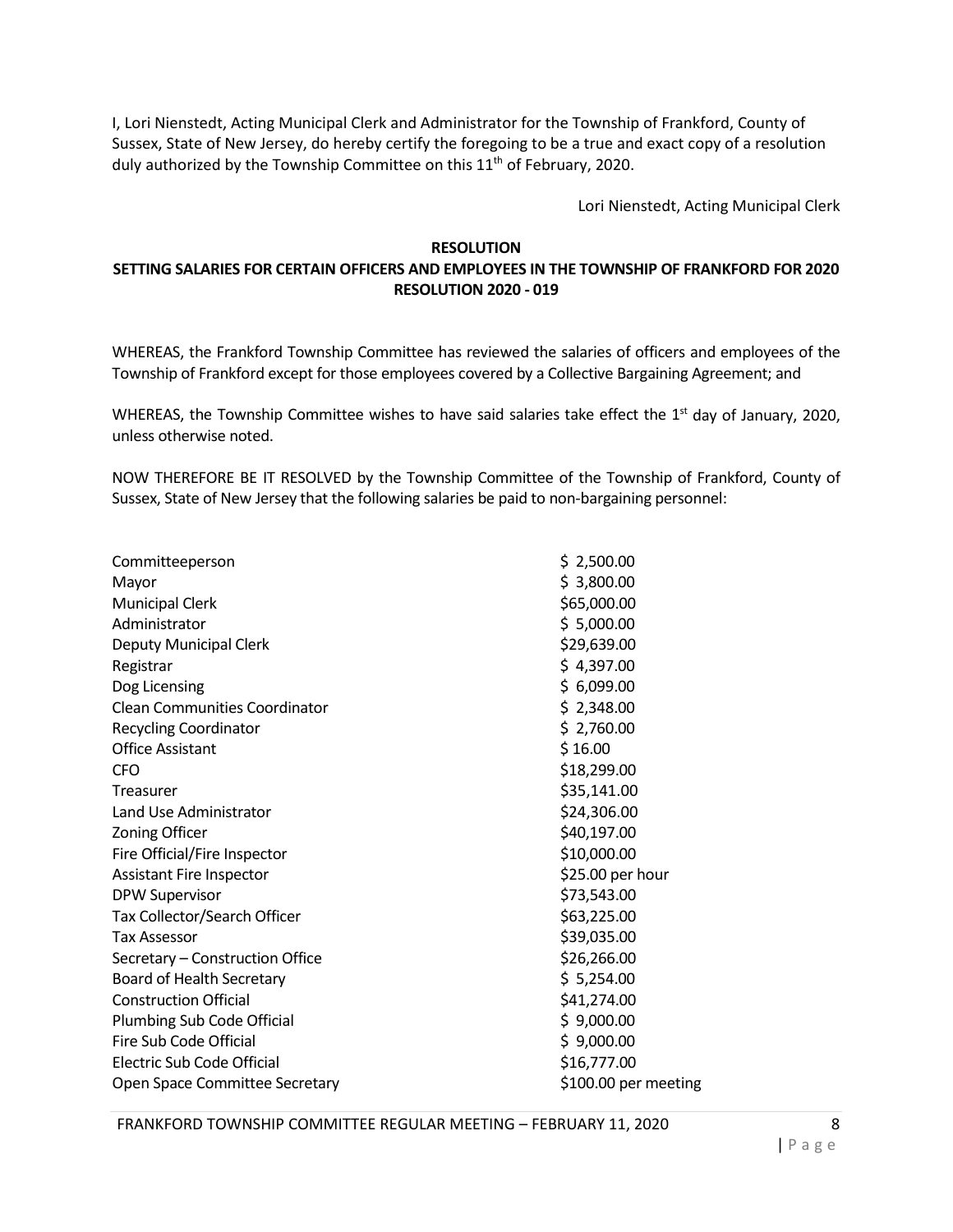| <b>Emergency Management Coordinator</b>           | \$5,000.00           |
|---------------------------------------------------|----------------------|
| Animal Control Officer                            | \$7,320.00           |
| Animal Pickup                                     | \$10.00 per pick-up  |
| Animal Control - Court Attendance                 | \$25.00 per session  |
| Park – Employee                                   | \$13.29 per hour     |
| Park - Supervisor                                 | \$17.32 per hour     |
| <b>Buildings &amp; Grounds - Cleaning</b>         | \$16.00 per hour     |
| Buildings & Grounds - Recycling                   | \$16.23 per hour     |
| Magistrate                                        | \$61,966.00          |
| Court Administrator                               | \$66,268.00          |
| Call Outs                                         | \$20.00 per call out |
| Deputy Court Administrator                        | \$18,870.00          |
| Night Court Attendance Deputy Court Administrator | \$1,468.00           |
| <b>Violations Clerk</b>                           | \$16,380.00          |
| Night Court Attendance Violations Clerk           | \$16.31 per hour     |
| Sergeants At Arms                                 | \$125.00 per session |

Special meetings for the Municipal Clerk, Land Use Board Secretary, Board of Health Secretary, Court Administrator – Note: The \$100 fee pertains to one person performing all the work for the meeting or \$50.00 each if two people perform all the work, such as one person attending the meeting and one person typing the minutes:  $\frac{1}{2}$  100.00 each meeting

I certify the foregoing to be a true and accurate copy of a resolution adopted by the Mayor and Committee of the Township of Frankford at a regular meeting held on February 11, 2020.

Lori Nienstedt Acting Municipal Clerk

\_\_\_\_\_\_\_\_\_\_\_\_\_\_\_\_\_\_\_\_\_\_\_\_\_\_\_\_\_\_\_\_\_\_

**TOWNSHIP of FRANKFORD** 

# **RESOLUTION 2020-20**

# **RESOLUTION AUTHORIZING THE ASSIGNMENT OF FERRAIOLI, WIELKOTZ, CERULLO & CUVA, P.A. AUDITING SERVICE CONTRACT TO WIELKOTZ & COMPANY, LLC**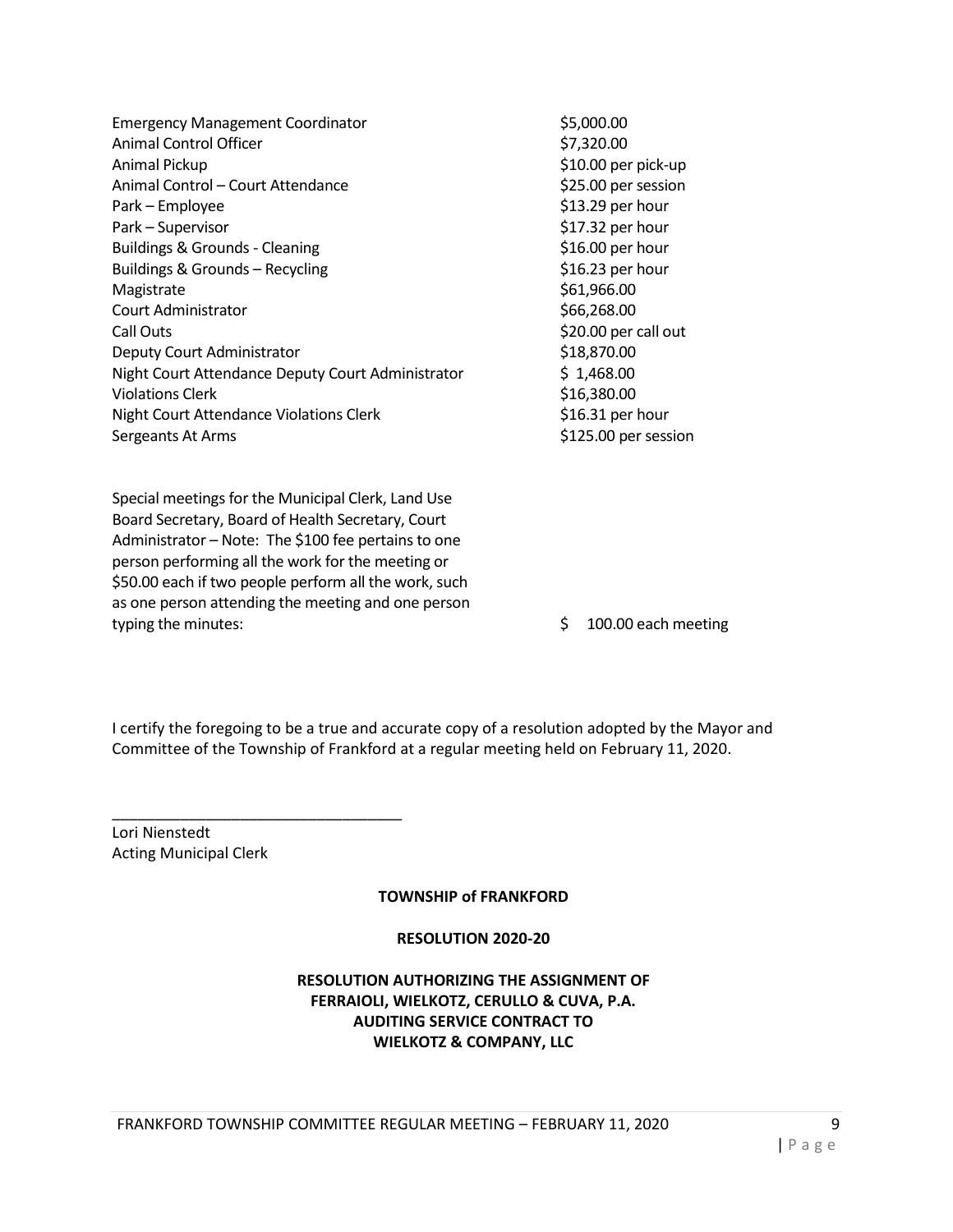**WHEREAS,** the Township of Frankford (the "Township") previously selected Ferraioli, Wielkotz, Cerullo & Cuva, P.A. as the Township Auditor for a contract period ending on December 31, 2020; and

**WHEREAS,** Ferraioli, Wielkotz, Cerullo & Cuva, P.A. will cease doing business under that name as of December 31, 2019; and

**WHEREAS,** Ferraioli, Wielkotz, Cerullo & Cuva, P.A. employees will become employees of Wielkotz & Company, LLC as of January 1, 2020; and

**WHEREAS,** the employees of Ferraioli, Wielkotz, Cerullo & Cuva, P.A. possess unique knowledge concerning the operations of the Township gained its years of experience serving as the Township Auditor; and

**WHEREAS,** the Township desires to recognize the assignment of the Ferraioli, Wielkotz, Cerullo & Cuva, P.A. professional services contract to Wielkotz & Company, LLC without change to the terms, conditions and rates set forth therein.

**NOW, THEREFORE, BE IT RESOLVED,** by the Township of Frankford in the County of Sussex, New Jersey, as follows:

- 1. The Township hereby recognizes the assignment of the Ferraioli, Wielkotz, Cerullo & Cuva, P.A. professional services contract to Wielkotz & Company, LLC, without change to the terms, conditions and rates set forth therein.
- 2. Wielkotz & Company, LLC has acknowledged that it shall assume all of Ferraioli, Wielkotz, Cerullo & Cuva, P.A.'s duties and obligations under the professional services contract. Wielkotz & Company, LLC stands behind all prior opinions rendered by Ferraioli, Wielkotz, Cerullo & Cuva, P.A. as Township Auditor.
- 3. Thomas M. Ferry, CPA, RMA of the firm Wielkotz & Company, LLC shall continue to be responsible to perform the duties and responsibilities of Township Auditor under the professional services contract.
- 4. Wielkotz & Company, LLC shall provide the following documents to the Township: (1) a valid certificate of insurance; (2) a valid Business Registration Certificate; (3) a complete C.271 Political Contribution Disclosure Form; (4) a complete Business Entity Disclosure Certificate; and (5) a W-9.

**BE IT FURTHER RESOLVED,** that all Township employees and officials are hereby authorized and directed to take all action necessary and appropriate to effectuate the terms of this Resolution.

# **CERTIFICATION**

I, Lori Nienstedt, Acting Municipal Clerk and Administrator for the Township of Frankford, County of Sussex, State of New Jersey, do hereby certify the foregoing to be a true and exact copy of a resolution duly authorized by the Frankford Township Committee on this  $11<sup>th</sup>$  of February, 2020.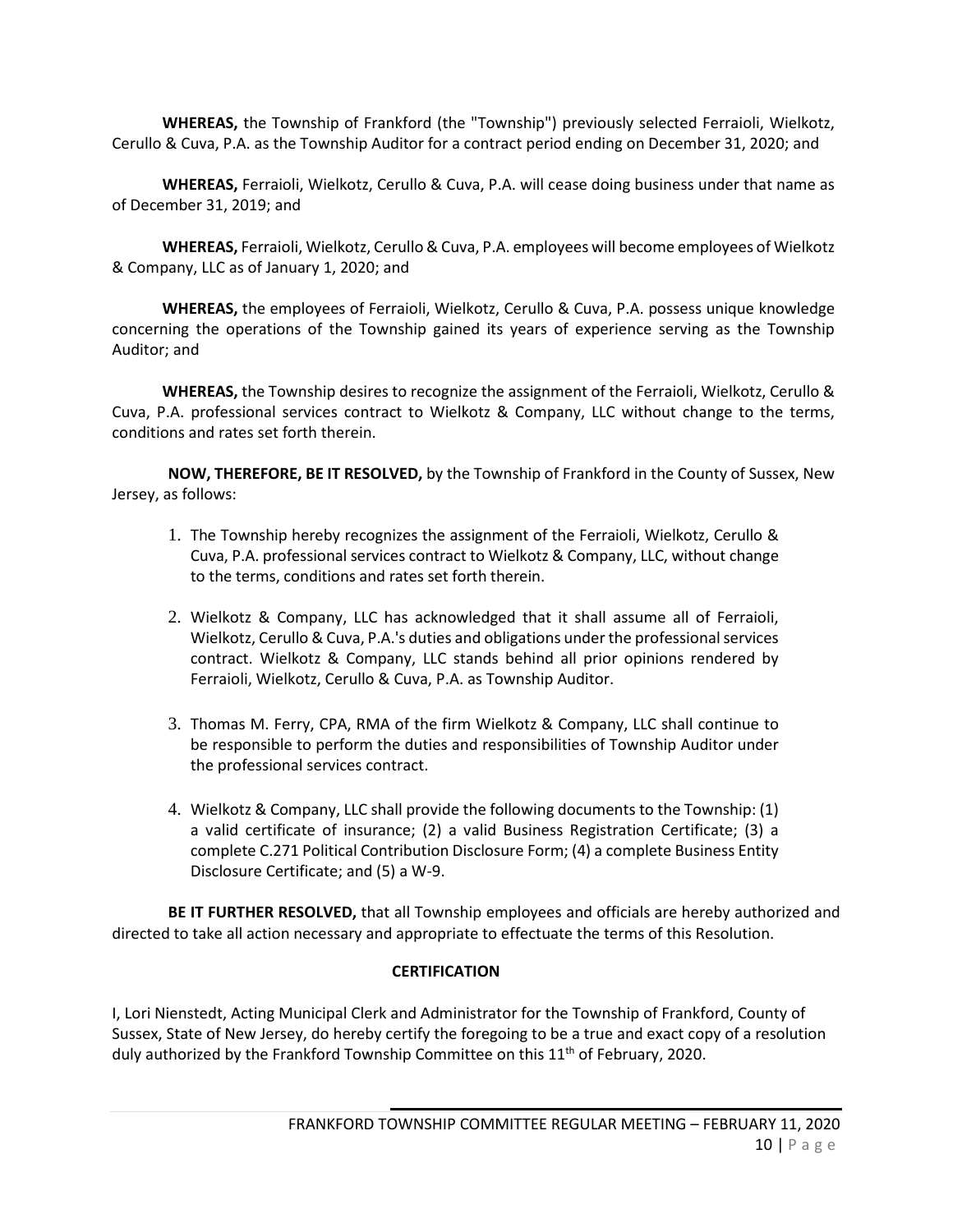Lori Nienstedt, Acting Municipal Clerk, Administrator

#### **TOWNSHIP OF FRANKFORD**

#### **RESOLUTION 2020-021**

## **PUBLIC ALLIANCE INSURANCE COVERAGE FUND RESOLUTION FOR RENEWAL OF MEMBERSHIP**

**WHEREAS**, the Frankford Township hereafter referred to as "**Public Entity**" is a member of the Public Alliance Insurance Coverage Fund, hereinafter referred to as "**Fund**"; and

**WHEREAS**, said renewal membership terminates as of January 1, 2020 at 12:01 a.m. standard time, unless earlier renewed by agreement between the **Public Entity** and the **Fund**; and

**WHEREAS**, the **Public Entity** is afforded the following types of coverages:

- Θ Workers' Compensation
- Θ Package (property, boiler & machinery, crime, auto & general liability, including Police Professional)
- Θ Public Officials Liability
- Θ Excess Liability Θ Auto & General Liability (including Police Professional) Θ Public Officials Liability
- Θ Environmental Impairment Liability

**WHEREAS**, the **Public Entity** desires to renew said membership.

**NOW THEREFORE, BE IT RESOLVED** as follows:

- 1. The **Public Entity** agrees to renew its membership in the **Fund** for a period of three years beginning January 1, 2020, and ending January 1, 2023 at 12:01 a.m. eastern standard time, and to be subject to the coverages, operating procedures, bylaws, and other organizational and operational documents of the **Fund** presently existing or as from time to time amended by the **Fund** and/or the Department of Banking and Insurance.
- 2. The **Public Entity** agrees that as a member of the Public Alliance Insurance Coverage Fund the **Public Entity** must purchase all types of coverages offered by the **Fund** which are applicable to the **Public Entity**.
- 3. The **Public Entity** hereby appoints Lori Nienstedt as the **Public Entity's** Fund Commissioner and is authorized to execute the renewal Indemnity and Trust Agreement thereby evidencing annexed hereto and made a part hereof and to deliver same to the **Fund** the **Public Entity's** renewal of its membership.

This Resolution agreed to the  $11$  day of February , 2020, by a vote of: